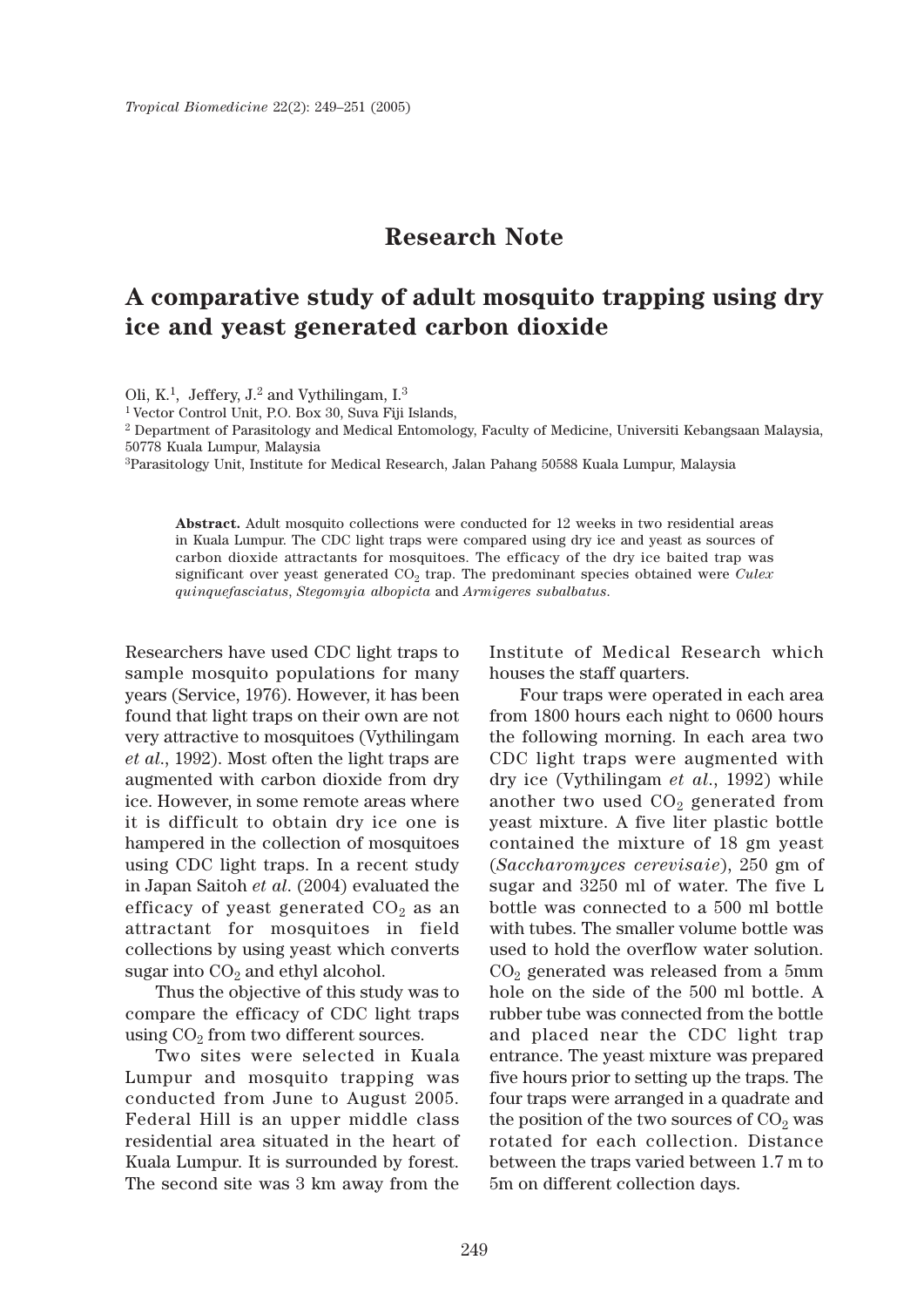Although other insects were present, only mosquitoes collected during the study were counted and identified to species. Number of mosquitoes/trap/night were transformed to  $log(X+1)$ . This transformation is necessary in view of the many influences other than population changes that affect the size of trap collections (Bidlingmayer, 1969). The transformed data were statistically analysed using the SPSS program for t test and mean comparison.

A total of 864 mosquitoes were collected of which 677 (mean log 0.9748) was from the dry ice augmented trap and 187 (mean log 0.4696) from the yeast generated  $CO<sub>2</sub>$  trap. Therefore the efficacy of dry ice as an attractant for mosquitoes was significant  $(P=0.00)$ . The predominant species was *Culex quinquefasciatus*, followed by *Stegomyia albopicta* and *Armigeres subalbatus* (Table 1). There was a significant difference for all three species between the two traps indicating that the trap augmented with dry ice was more efficient than the yeast generated  $CO<sub>2</sub>$  trap.

Similar results were obtained by Saitoh *et al*. (2004) in their experiment. The amount of  $CO<sub>2</sub>$  released is important in attracting the mosquitoes. Thus one way would be to increase the yeast sugar mixture so that more  $CO<sub>2</sub>$  will be obtained. Petric *et al*. (1995) studied the relationship between sample size and evening temperatures in order to provide better standardized  $CO<sub>2</sub>$  baited trap samples. They reported that blood seeking activity of mosquitoes showed a significant correlation with evening temperature. However, the catch ratio depended more on the  $CO<sub>2</sub>$  baited traps. In addition, research by Vythilingam *et al*. (1992) in Malaysia, using  $CO<sub>2</sub>$  and octenol augmented CDC light traps gave increased yields of trapped mosquitoes.

It has been well established that CDC trap without  $CO<sub>2</sub>$  is not attractive to mosquitoes. CDC traps augmented with  $CO<sub>2</sub>$  from dry ice is an efficient trap. However, since it is difficult to obtain dry ice in many remote areas in tropical countries, yeast generated  $CO<sub>2</sub>$  traps could be used since it is easily available and cheap. Thus this technique should be further researched and evaluated to make its use feasible in regions where obtaining dry ice is an obstacle to conducting effective mosquito surveillance.

| <b>Species</b>         | Trap    | N  | Mean log | t-value | P value |
|------------------------|---------|----|----------|---------|---------|
| Culex quinquefasciatus | Dry ice | 36 | 0.7222   |         |         |
|                        | Yeast   | 36 | 0.3328   | 3.101   | 0.003   |
| Culex vishnui          | Dry ice | 36 | 0.0551   |         |         |
|                        | Yeast   | 36 | 0.0084   | 1.808   | 0.075   |
| Stegomyia albopicta    | Dry ice | 36 | 0.4318   |         |         |
|                        | Yeast   | 36 | 0.2048   | 2.576   | 0.012   |
| Stegomyia aegypti      | Dry ice | 36 | 0.133    |         |         |
|                        | Yeast   | 36 | 0.000    | 1       | 0.321   |
| Armigeres subalbatus   | Dry ice | 36 | 0.2422   |         |         |
|                        | Yeast   | 36 | 0.0216   | 3.620   | 0.001   |

Table 1. The calculated means for the different mosquito species collected and the P values at the 95% confidence interval